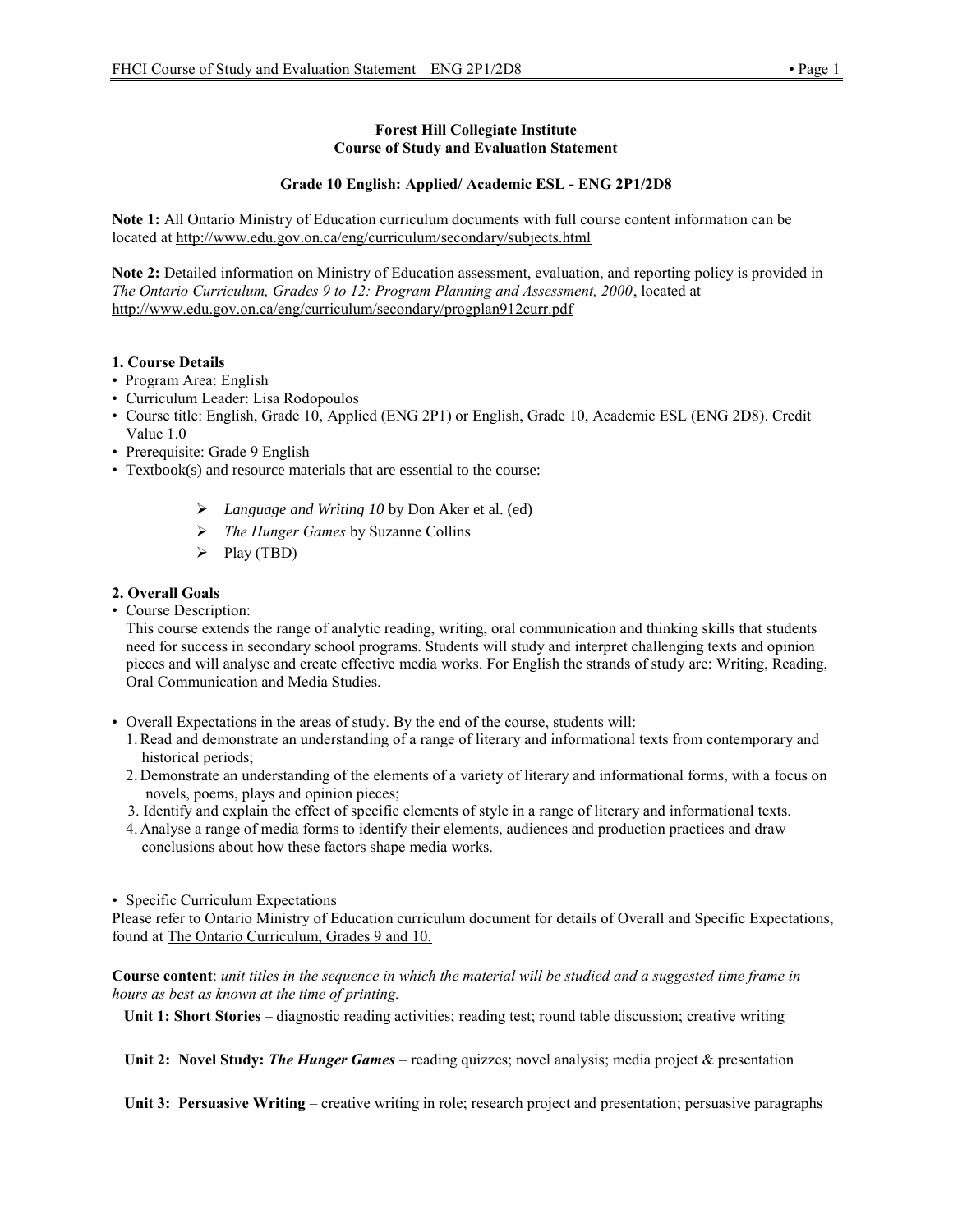**Unit 4: Play (TBD)** – reading quiz; creative media assignment

*Ongoing*: OSSLT Preparation – Reading (Short Answer, Multiple Choice, Annotations) and Writing (Paragraph, Summary, News Article, Essay) Activities; work related to vocabulary and grammar

**Culminating Final Evaluation**: Multimedia Presentation (15%) and Final In-Class Written Essay (15%)

## **3. Program Planning Considerations**

- *Individual Education Plan*: Accommodations to meet the needs of exceptional students as set out in their Individual Education Plan will be implemented within the classroom program. Additional assistance is available through the Special Education program.
- *The Role of Technology in the Curriculum.* Using information technology will assist students in the achievement of many of the expectations in the curriculum regarding research, written work, analysis of information, and visual presentations.
- *English As a Second Language (ESL)*: Appropriate accommodations in teaching, learning, and evaluation strategies will be made to help ESL students gain proficiency in English, since students taking ESL at the secondary level have limited time in which to develop this proficiency.
- *Career Education*: Expectations in this course include many opportunities for students to explore educational and career options, and to become self-directed learners.
- *Cooperative Education and Other Workplace Experiences:* The knowledge and skills students acquire in this courses will assist them in their senior level cooperative-education and work-experience placements related to this course. General information about cooperative education courses can be found at http://www.edu.gov.on.ca/eng/document/curricul/secondary/coop/cooped.pdf

## **4. Learning Skills**

*Learning Skills* are skills and habits are essential to success in school and in the workplace. The Learning Skills evaluated are: Responsibility, Organization, Independent Work, Collaboration, Initiative and Self-regulation. Teachers report achievement on the six Learning Skills using letter symbols:  $E = Excellent$ ,  $G = Good$ ,  $S =$ Satisfactory,  $N =$  Needs Improvement.

Learning Skills clearly affect levels of achievement, but they are *not* part of the evaluation of achievement and are not included in the midterm mark or final course mark.

#### **5. Academic Honesty: Cheating and Plagiarism**

Students are expected to submit only their own original work on evaluations done in class or out of class. Plagiarism is the passing off the ideas or writings of another as one's own. Cases of academic dishonesty (cheating and/or plagiarism) will be dealt with on a case-by-case basis, but each case will involve an investigation, communication with the student and his/her parent/guardian, and a mark of zero for the plagiarized work. Whether the student has an opportunity to demonstrate his/her learning in another assignment will be at the discretion of the teacher and/or Principal.

#### **6. Teaching Strategies**

Teachers use a variety of teaching strategies to maximize student learning. The following teaching strategies will be used in this course:

- *Direct Instruction* is teacher-directed. This strategy includes methods such as lecture, didactic questioning, explicit teaching, practice and drill, and demonstrations.
- *Indirect Instruction* is mainly student-centred. Indirect Instruction includes inquiry, induction, problem solving, decision-making, and discovery.
- *Interactive Instruction* relies heavily on discussion and sharing among participants. Interactive instruction may include total class discussions, small group discussions or projects, or student pairs or triads working on assignments together.
- *Experiential Learning* is inductive, learner centred, and activity oriented. In Experiential Learning, students participate in an activity; critically look back on the activity to clarify learning and feelings; draw useful insights from such analysis; and/or put learning to work in new situations..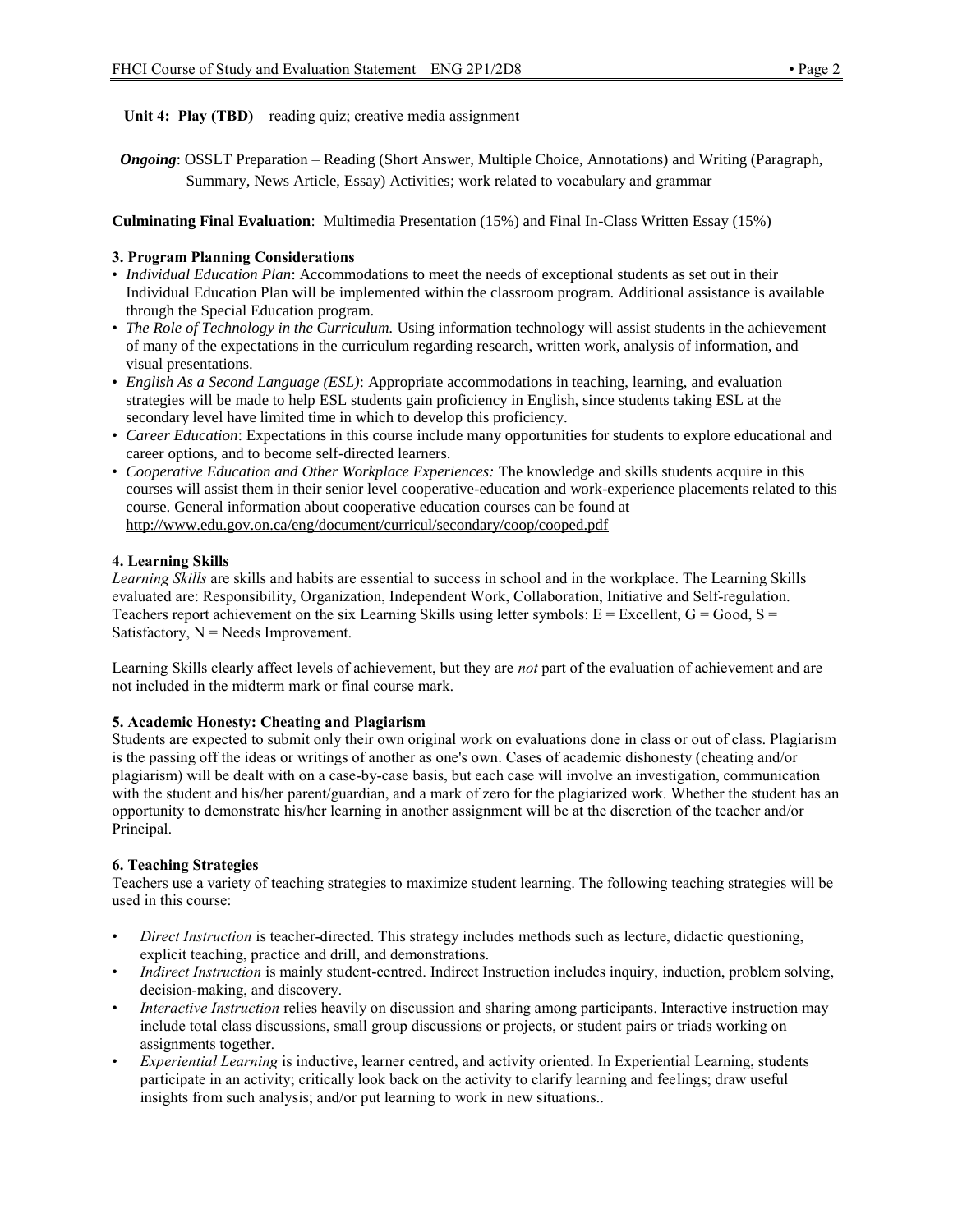• *Independent Study* refers to the range of instructional methods, which are purposefully provided to foster the development of individual student initiative, self-reliance, and self-improvement. The focus is on planned independent study by students under the guidance or supervision of a classroom teacher.

#### **7. Assessment and Evaluation Strategies**

Assessment and Evaluation of Student Achievement:

The primary purpose of assessment and evaluation is to improve student learning. Assessment is the process of gathering information from assignments, demonstrations, projects, performances, and tests that accurately reflects how well a student is achieving the curriculum expectations in a course. As part of assessment, teachers provide students with feedback that guides their efforts towards improvement.

Evaluation refers to the process of judging the quality of student work on the basis of established criteria, and assigning a value to represent that quality. In Ontario secondary schools, the value assigned will be in the form of a percentage grade.

- In this course, the following evaluation strategies will be used:
- *Writing*: Structuring ideas in a coherent paragraph News article Research report + Use of Proper MLA Referencing Summaries Constructing a persuasive response to a prompt in a series of paragraphs
- *Reading:* Learning to analyze and not just summarize

Learning and using reading strategies including annotations Identifying and explaining how theme and character are developed through the use of relevant examples and quotations; identifying and explaining how a thesis is developed through the use of relevant examples and quotations Explaining how literary devices are used – linking literary devices and overall theme Reading several different forms of literature (short stories, poems, play, novel, non-fiction essays and articles)

#### *Oral Communication:*

Constructing proper sentences (review of fragments, comma splices, run-ons, colon, transitional phrases)

Learning new and relevant vocabulary

Using quotations correctly (integrating short quotations into sentences, proper citation, works cited page)

Presenting / speaking to the class Active listening – round table discussions

*Media:* Film studies

Film comparisons News articles Newspaper, film reviews

#### **8. Strands of study**

The achievement chart provides a standard, province-wide method for teachers to use in assessing and evaluating their students' achievement. Students are evaluated according to the major categories or strands in each course.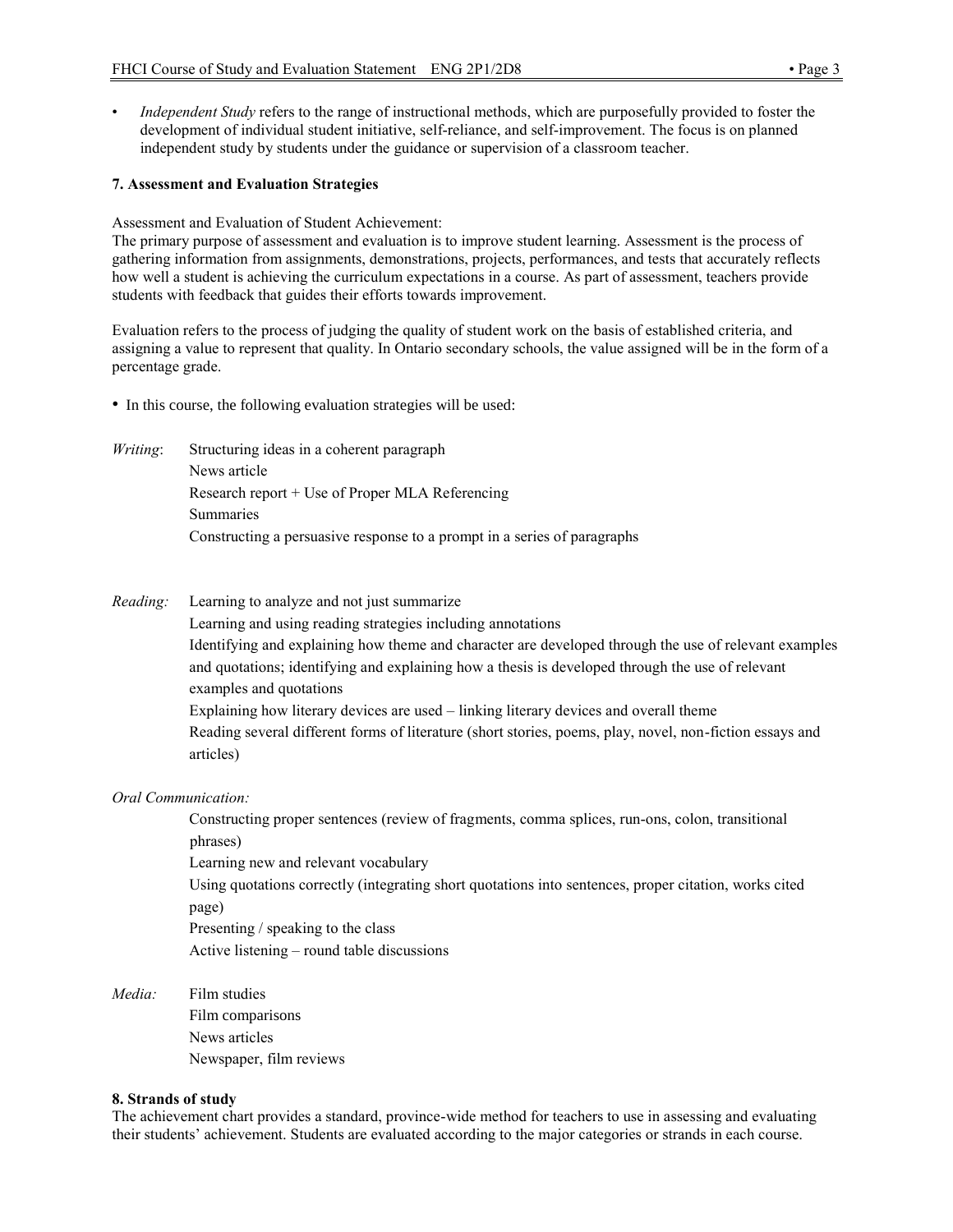Ministry curriculum documents provide detailed description of student achievement levels. At Forest Hill Collegiate Institute, the following strands of study form the basis of reporting:

| $\mathbf{v}$ $\mathbf{v}$ $\mathbf{v}$ $\mathbf{v}$ $\mathbf{v}$<br> | Reading | ommunication<br>Jral | Media |
|----------------------------------------------------------------------|---------|----------------------|-------|
| 30%                                                                  | 30%     | 20%                  | 20%   |

|  |  |  |  | In this course, the following four strands will form the basis of reporting, according to the weightings shown: |  |
|--|--|--|--|-----------------------------------------------------------------------------------------------------------------|--|
|  |  |  |  |                                                                                                                 |  |

# **9. 70% Mark on Course Work**

• Students need to demonstrate achievement of all the overall expectations of the course. 70% of the final mark in the course will be based on work done prior to the culminating activities. Evaluations that are late, missing, and/or incomplete will affect a student's 70% grade. See FHCI Evaluation Policy as printed in the Student Agenda Book for information about late, missed, and/or incomplete assignments.

## **10. 30% Grade Based on Course Culminating Activities**

- All students must take part in the culminating activities for each course at every grade and level of study. The steps to follow when a student is absent from one or more culminating activities are included in the FHCI evaluation policy as printed in the Student Agenda Book.
- Culminating activities that occur in class are held within the last three weeks of classes. Culminating activities that are formal examinations occur within the last nine days of the semester.

## **11. Determining Marks for the Midterm Provincial Reports in November and April**

This grade will be based on the evaluations that have been conducted to the midterm point in the course. Some of the Overall Expectations, categories/strands, and units will not have been addressed by the midterm, and the students' grades will most likely change when the students' entire work is evaluated by the end of the course.

#### **12. Determining the Mark for the Final Report Card**

The grade for the final report card will be the sum of the 70% Course Term mark and the 30% Final Culminating activities mark.

#### **13. Teacher-Specific Information**

- Teachers are available for extra help upon request
- Parents can contact teachers in the English department through the main office at (416) 393-1860 ext. 20090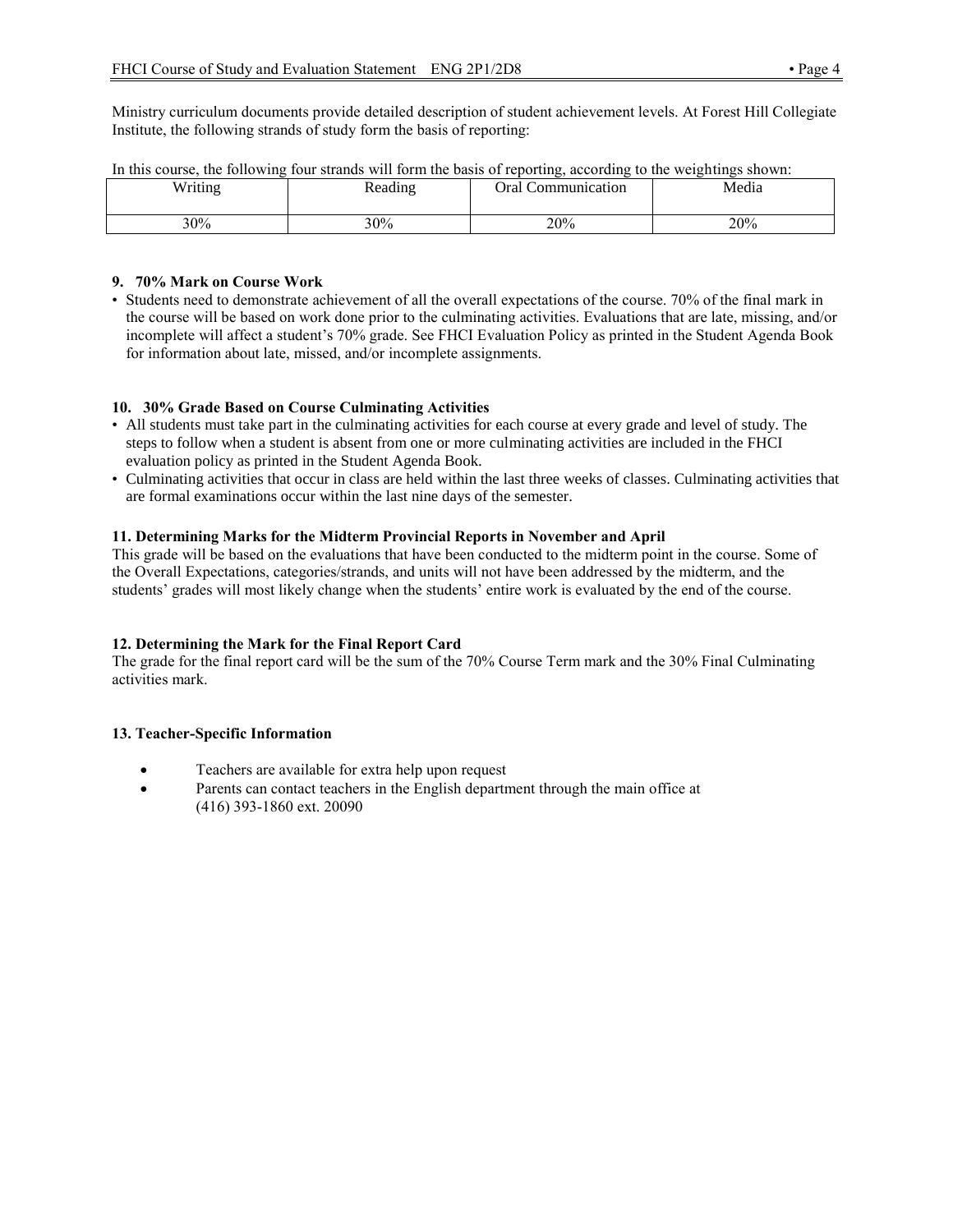# **ENG 2P1/2D8 COURSE EVALUATION PLAN 30% In-Class Culminating Final Activities (Final Evaluation)**

| Task                                                                                            | <b>Achievement Chart</b> | Overall                                    |
|-------------------------------------------------------------------------------------------------|--------------------------|--------------------------------------------|
|                                                                                                 | Focus                    | Expectations                               |
| In-class culminating written persuasive essay based on core<br>works $(15\%)$ - 2 class periods | Writing                  | W. 1, 2, 3, 4                              |
| Multimedia Presentation - 4 class periods                                                       | Oral<br>Media<br>Reading | 0.1, 2, 3<br>M. 1, 2, 3<br>R. $1, 2, 3, 4$ |

# **70% Course Work**

# **Unit 1: Short Stories**

| Task                   | <b>Achievement Chart Focus</b> | <b>Overall Expectations</b> |
|------------------------|--------------------------------|-----------------------------|
| Reading Quiz           | Reading                        | R. 1, 2, 3                  |
| Round Table Discussion | Oral Communication             | O.1, 2, 3                   |
| Creative Writing       | Writing                        | W.1, 4, 4                   |

# **Unit 2: Novel Study (***The Hunger Games)*

| Task                      | <b>Achievement Chart Focus</b> | <b>Overall Expectations</b> |
|---------------------------|--------------------------------|-----------------------------|
| Formal Writing Assignment | Writing                        | W. 1, 2, 3                  |
| Reading Quiz              | Reading                        | R. 1, 2, 4                  |
| Final Media Project       | Media                          | M. 1, 3, 4                  |
| (student choice)          | Oral Communication             | O.1, 2, 3                   |

# **Unit 3: Persuasive Writing**

| Task                  | <b>Achievement Chart Focus</b> | <b>Overall Expectations</b> |
|-----------------------|--------------------------------|-----------------------------|
| Persuasive Paragraphs | Writing                        | W, 1, 2, 3                  |
| Research Project and  | Media                          | M. 1, 3, 4                  |
| Presentation          | Oral Communication             |                             |

# **Unit 4: Play (***TBD***)**

| Task                      | <b>Achievement Chart Focus</b> | <b>Overall Expectations</b> |
|---------------------------|--------------------------------|-----------------------------|
| Reading Quiz              | Reading                        | R. 1, 2, 3                  |
| Creative Media Assignment | Media                          | M. 1, 2, 3                  |

*Ongoing*: OSSLT Preparation – Reading (Short Answer, Multiple Choice, Annotations) and Writing (Paragraph, Summary, News Article, Essay) Activities

#### **GLOSSARY OF CURRICULUM EXPECTATIONS**

# **A) Oral Communication**

- O.  $1\rightarrow$  Listening to Understand: listen in order to understand and respond appropriately in a variety of situations for a variety of purposes.
- O.  $2\rightarrow$  Speaking to Communicate: use speaking skills and strategies appropriately to communicate with different audiences for a variety of purposes.
- $O.3 \rightarrow$  Reflecting on Skills and Strategies: reflect on and identify their strengths as listeners and speakers, areas for improvement, and the strategies they found most helpful in oral communication situations.